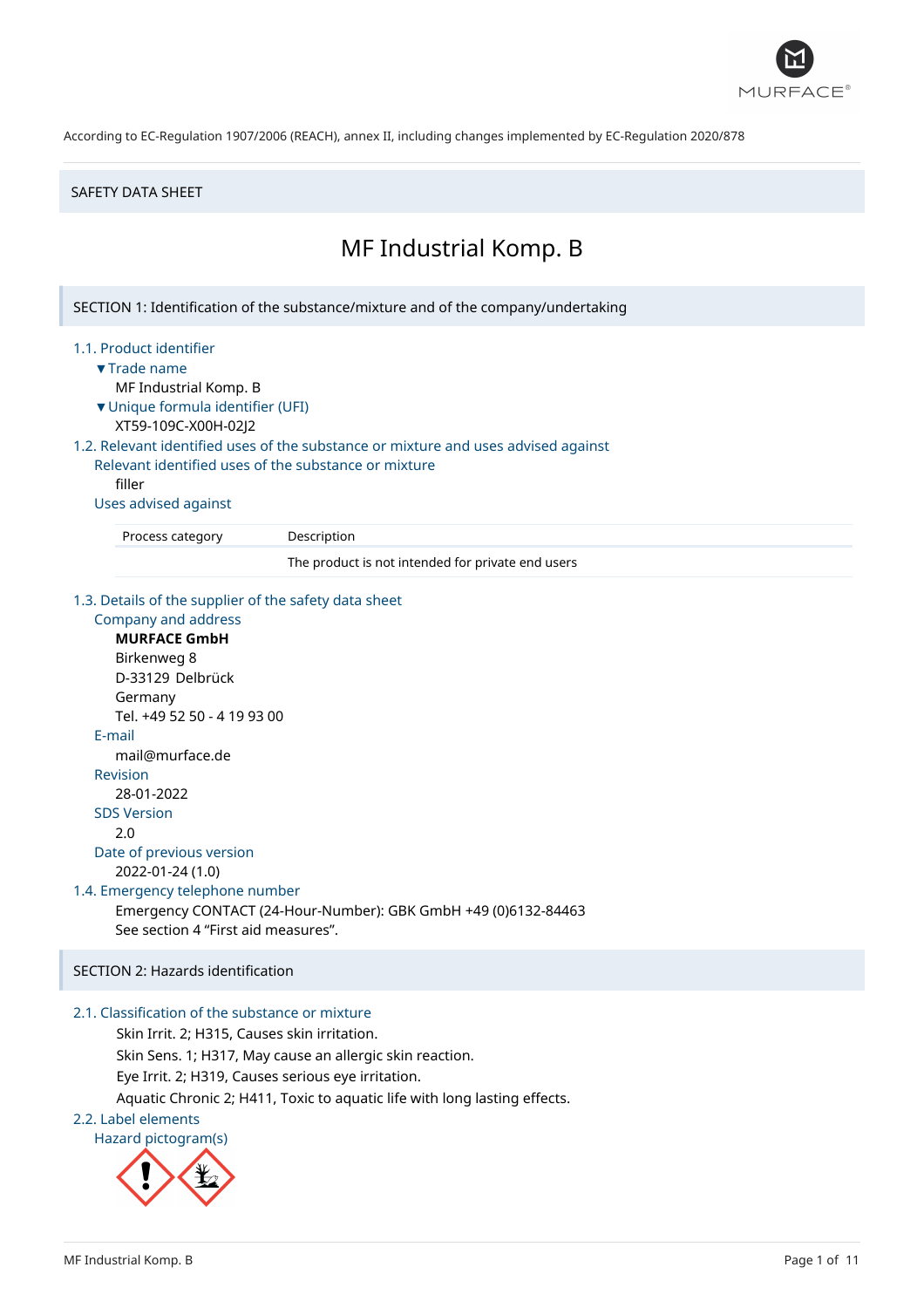

Signal word Warning Hazard statement(s) Causes skin irritation. (H315) May cause an allergic skin reaction. (H317) Causes serious eye irritation. (H319) Toxic to aquatic life with long lasting effects. (H411) Safety statement(s) General - ▼Prevention Avoid breathing vapour. (P261) Wear eye protection/protective gloves/protective clothing. (P280) Contaminated work clothing should not be allowed out of the workplace. (P272) ▼Response If skin irritation or rash occurs: Get medical advice/attention. (P333+P313) Take off contaminated clothing and wash it before reuse. (P362+P364) IF IN EYES: Rinse cautiously with water for several minutes. Remove contact lenses, if present and easy to do. Continue rinsing. (P305+P351+P338) **Storage** - Disposal Dispose of contents/container to an approved waste disposal plant. (P501) Hazardous substances reaction product: bisphenol-A-(epichlorhydrin);epoxy resin (number average molecular weight ≤ 700) oxirane, mono[(C12-14-alkyloxy)methyl] derivs. 2.3. Other hazards Additional labelling EUH205, Contains epoxy constituents. May produce an allergic reaction. Additional warnings This mixture/product does not contain any substances considered to meet the criteria classifying them as PBT and/or vPvB. VOC VOC content: 7,57 g/L MAXIMUM VOC CONTENT (Phase II, category A/j (WB): 140 g/L)

### SECTION 3: Composition/information on ingredients

### 3.2. Mixtures

| Product/substance                                                                 | Identifiers             | % w/w    | Classification                                          | Note |
|-----------------------------------------------------------------------------------|-------------------------|----------|---------------------------------------------------------|------|
| reaction product:<br>bisphenol-A-                                                 | CAS No.: 25068-38-6     | 82-86%   | Skin Irrit. 2, H315 (SCL: 5.00 %)<br>Skin Sens. 1, H317 |      |
| (epichlorhydrin); epoxy<br>resin (number average<br>molecular weight $\leq 700$ ) | EC No.: 500-033-5       |          | Eye Irrit. 2, H319 (SCL: 5.00 %)                        |      |
|                                                                                   | REACH:                  |          | Aquatic Chronic 2, H411                                 |      |
|                                                                                   | Index No.: 603-074-00-8 |          |                                                         |      |
| oxirane, monol(C12-14-                                                            | CAS No.: 68609-97-2     | 13,5-15% | Skin Irrit. 2, H315                                     |      |
| alkyloxy)methyl] derivs.                                                          | EC No.: 271-846-8       |          | Skin Sens. 1, H317                                      |      |
|                                                                                   | REACH: 01-2119485289-22 |          |                                                         |      |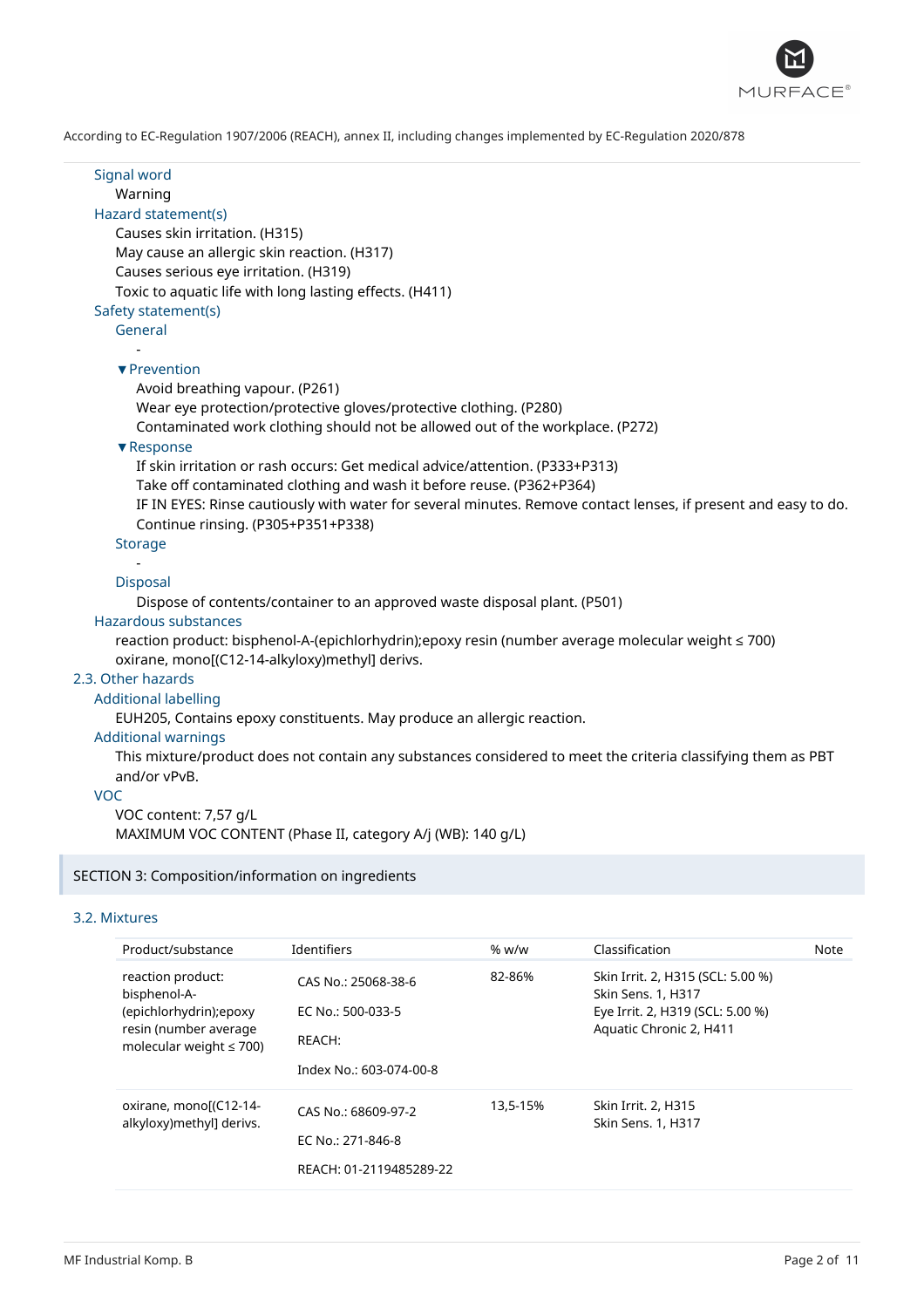

Index No.: 603-103-00-4

-----

See full text of H-phrases in section 16. Occupational exposure limits are listed in section 8, if these are available. Other information

#### No special

SECTION 4: First aid measures

### 4.1. Description of first aid measures

#### General information

In the case of accident: Contact a doctor or casualty department – take the label or this safety data sheet. Contact a doctor if in doubt about the injured person's condition or if the symptoms persist. Never give an unconscious person water or other drink.

#### Inhalation

Upon breathing difficulties or irritation of the respiratory tract: Bring the person into fresh air and stay with him/her.

## Skin contact

IF ON SKIN: Wash with plenty of water and soap.

Remove contaminated clothing and shoes. Ensure to wash exposed skin thoroughly with water and soap. DO NOT use solvents or thinners.

If skin irritation occurs: Get medical advice/attention.

#### Eye contact

Upon irritation of the eye: Remove contact lenses. Flush eyes immediately with plenty of water or isotonic water (20-30°C) for at least 5 minutes and continue until irritation stops. Make sure to flush under upper and lower eyelids. If irritation continues, contact a doctor. Continue flushing during transport.

#### Ingestion

Provide plenty of water for the person to drink and stay with him/her. In case of malaise, seek medical advice immediately and bring the safety data sheet or label from the product. Do not induce vomiting, unless recommended by the doctor. Have the victim lean forward with head down to avoid inhalation of- or choking on vomited material.

### Burns

Not applicable

#### 4.2. Most important symptoms and effects, both acute and delayed

Sensitisation: This product contains substances, which may trigger allergic reaction upon dermal contact. Manifestation of allergic reactions typically takes place within 12-72 hours after exposure.

Irritation effects: This product contains substances, which may cause irritation upon exposure to skin, eyes or lungs. Exposure may result in an increased absorption potential of other hazardous substances at the area of exposure.

### 4.3. Indication of any immediate medical attention and special treatment needed

If eye irritation persists: Get medical advice/attention.

If skin irritation or rash occurs: Get medical advice/attention.

#### Information to medics

Bring this safety data sheet or the label from this product.

SECTION 5: Firefighting measures

#### 5.1. Extinguishing media

Suitable extinguishing media: Alcohol-resistant foam, carbon dioxide, powder, water mist.

Unsuitable extinguishing media: Waterjets should not be used, since they can spread the fire.

### 5.2. Special hazards arising from the substance or mixture

Fire will result in dense smoke. Exposure to combustion products may harm your health. Closed containers, which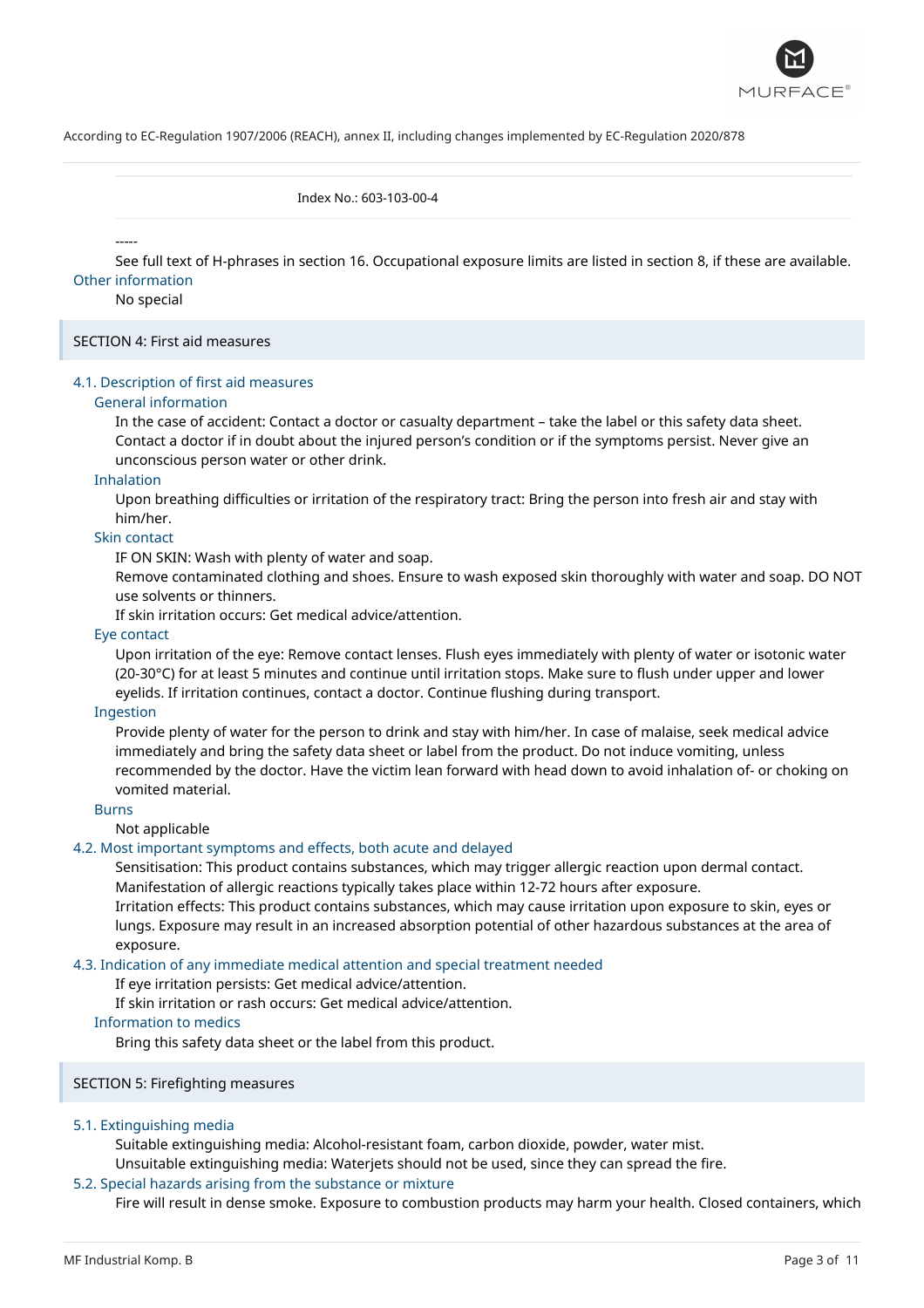

are exposed to fire, should be cooled with water. Do not allow fire-extinguishing water to enter the sewage system and nearby surface waters.

If the product is exposed to high temperatures, e.g. in the event of fire, dangerous decomposition compounds are produced. These are:

Carbon oxides (CO / CO2).

### 5.3. Advice for firefighters

Wear self-contained breathing apparatus and protective clothing to prevent contact. Upon direct exposure contact The National Poisons Information Service (dial 111, 24 h service) in order to obtain further advice.

SECTION 6: Accidental release measures

6.1. Personal precautions, protective equipment and emergency procedures

Avoid direct contact with spilled substances.

### 6.2. Environmental precautions

Avoid discharge to lakes, streams, sewers, etc. In the event of leakage to the surroundings, contact local environmental authorities.

#### 6.3. Methods and material for containment and cleaning up

Use sand, earth, vermiculite, diatomaceous earth to contain and collect non-combustible absorbent materials and place in container for disposal, according to local regulations.

To the extent possible cleaning is performed with normal cleaning agents. Avoid use of solvents.

### 6.4. Reference to other sections

See section 13 on "Disposal considerations" in regard of handling of waste.

See section 8 "Exposure controls/personal protection" for protective measures.

### SECTION 7: Handling and storage

### 7.1. Precautions for safe handling

It is recommended to install waste collection trays in order to prevent emissions to the waste water system and surrounding environment.

Smoking, drinking and consumption of food is not allowed in the work area.

See section 8 "Exposure controls/personal protection" for information on personal protection.

#### 7.2. Conditions for safe storage, including any incompatibilities

Containers that have been opened must be carefully resealed and kept upright to prevent leakage.

#### Recommended storage material

Always store in containers of the same material as the original container.

### Storage temperature

Dry, cool and well ventilated

### Incompatible materials

Strong acids, strong bases, strong oxidizing agents, and strong reducing agents.

#### 7.3. Specific end use(s)

This product should only be used for applications quoted in section 1.2

SECTION 8: Exposure controls/personal protection

### 8.1. Control parameters

No substances are listed in the national list of substances with an occupational exposure limit.

### DNEL

| Product/substance | oxirane, mono[(C12-14-alkyloxy)methyl] derivs. |
|-------------------|------------------------------------------------|
| <b>DNEL</b>       | $13.8 \,\mathrm{mg/m^3}$                       |
| Route of exposure | Inhalation                                     |
| <b>Duration</b>   | Long term - Systemic effects - Workers         |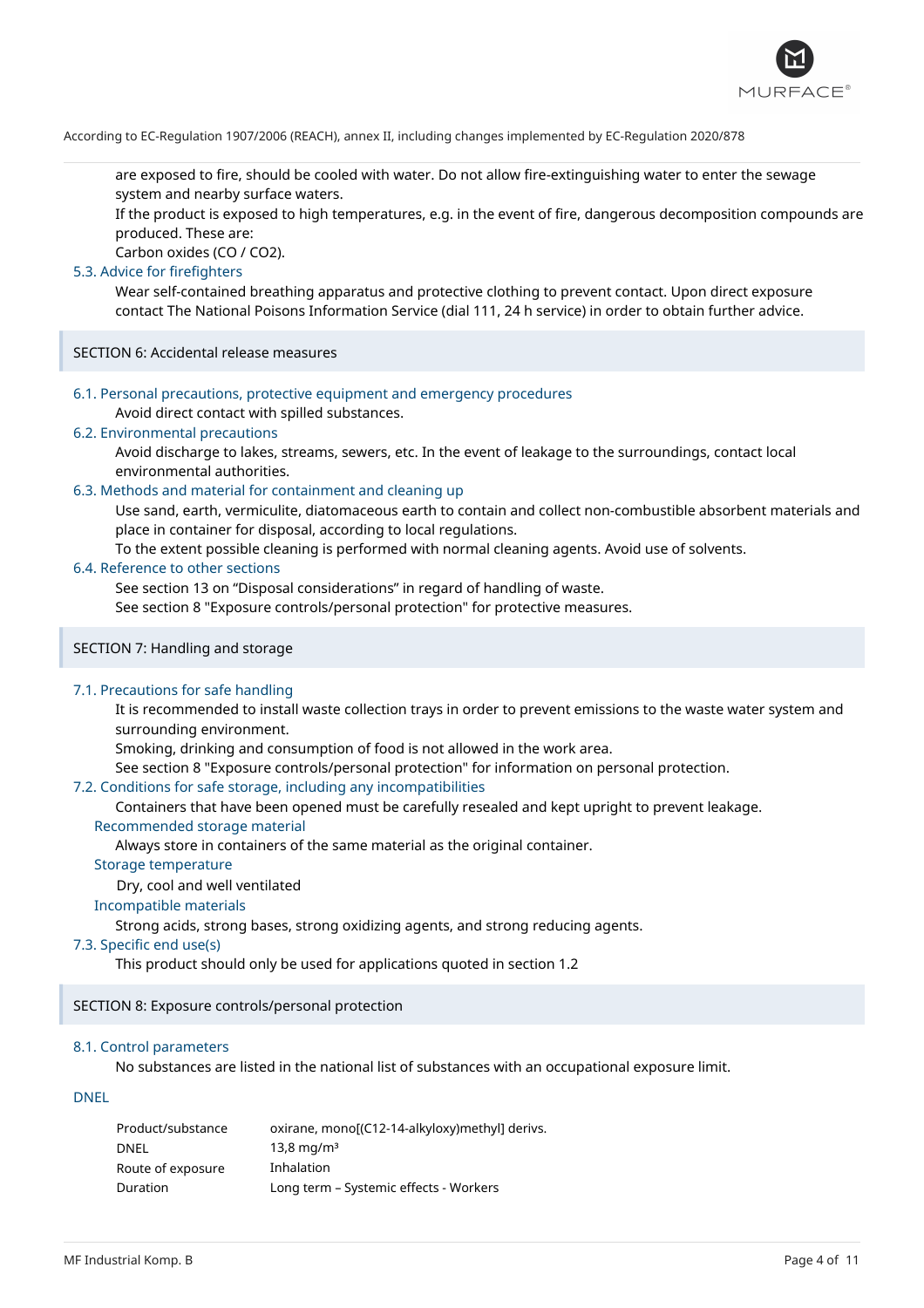

| Product/substance | oxirane, mono[(C12-14-alkyloxy)methyl] derivs. |
|-------------------|------------------------------------------------|
| DNEL              | $3.9 \text{ mg/kg}$                            |
| Route of exposure | Dermal                                         |
| Duration          | Long term - Systemic effects - Workers         |

### PNEC

| Product/substance<br>PNEC<br>Route of exposure<br>Duration of Exposure        | oxirane, mono[(C12-14-alkyloxy)methyl] derivs.<br>80,12 mg/kg<br>Soil                  |
|-------------------------------------------------------------------------------|----------------------------------------------------------------------------------------|
| Product/substance<br><b>PNEC</b><br>Route of exposure<br>Duration of Exposure | oxirane, mono[(C12-14-alkyloxy)methyl] derivs.<br>6,677 mg/kg<br>Marine water sediment |
| Product/substance<br><b>PNEC</b><br>Route of exposure<br>Duration of Exposure | oxirane, mono[(C12-14-alkyloxy)methyl] derivs.<br>66,77 mg/kg<br>Freshwater sediment   |
| Product/substance<br><b>PNEC</b><br>Route of exposure<br>Duration of Exposure | oxirane, mono[(C12-14-alkyloxy)methyl] derivs.<br>0,00072 mg/L<br>Marine water         |
| Product/substance<br><b>PNEC</b><br>Route of exposure<br>Duration of Exposure | oxirane, mono[(C12-14-alkyloxy)methyl] derivs.<br>0,0072 mg/L<br>Freshwater            |

#### 8.2. Exposure controls

Control is unnecessary if the product is used as intended.

## General recommendations

Smoking, drinking and consumption of food is not allowed in the work area.

#### Exposure scenarios

There are no exposure scenarios implemented for this product.

### Exposure limits

Occupational exposure limits have not been defined for the substances in this product. Appropriate technical measures

Apply standard precautions during use of the product. Avoid inhalation of vapours.

#### Hygiene measures

Take off contaminated clothing and wash it before reuse.

Measures to avoid environmental exposure

Keep damming materials near the workplace. If possible, collect spillage during work. Individual protection measures, such as personal protective equipment

### ▼Generally

Use only CE marked protective equipment.

No specific requirements

▼Respiratory Equipment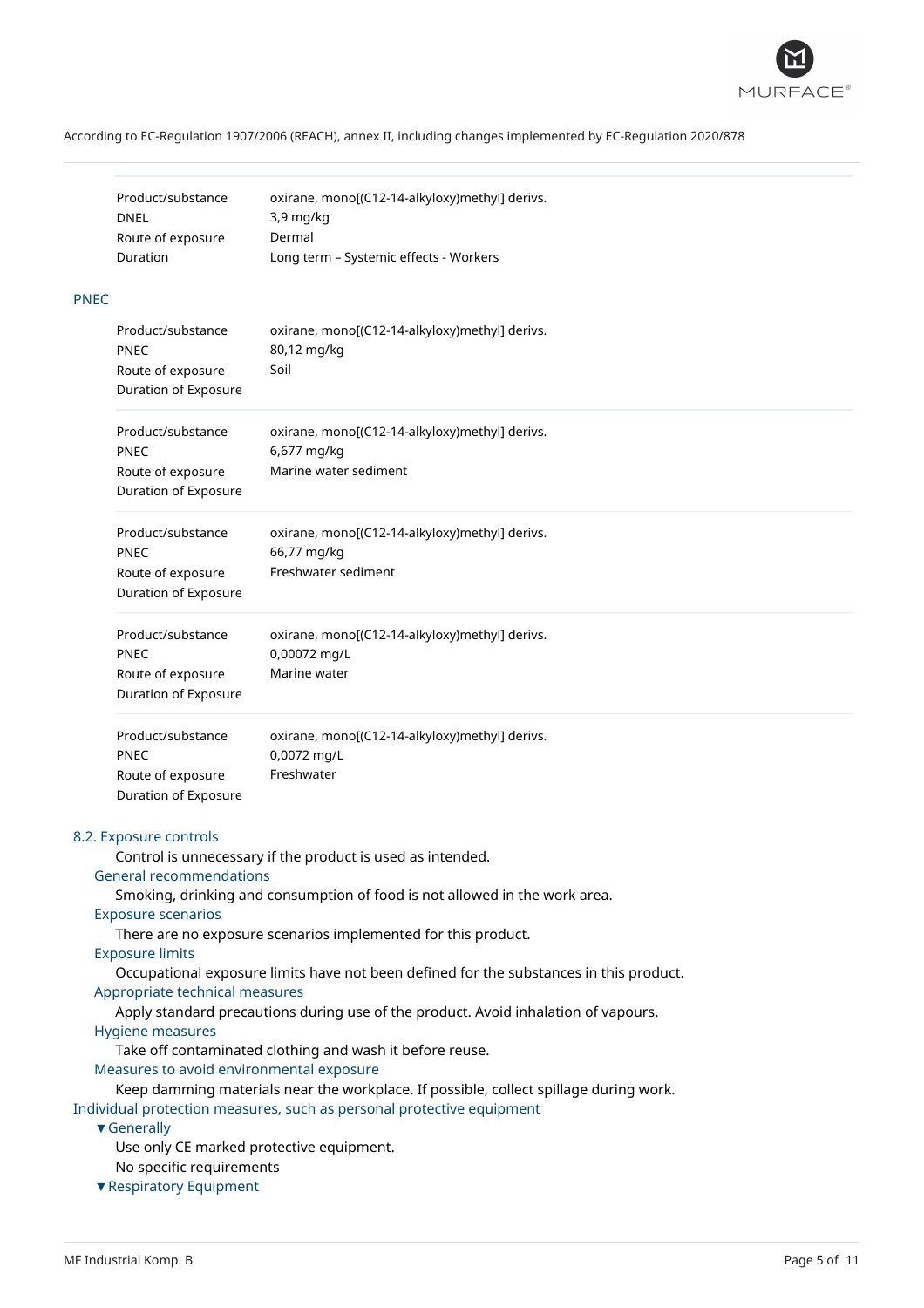

|    | Type                                                                                                                                                                                                                                                                                                                                                                                            | Class                | Colour | Standards                |               |  |
|----|-------------------------------------------------------------------------------------------------------------------------------------------------------------------------------------------------------------------------------------------------------------------------------------------------------------------------------------------------------------------------------------------------|----------------------|--------|--------------------------|---------------|--|
|    | In case of insufficient<br>ventilation                                                                                                                                                                                                                                                                                                                                                          | P <sub>1</sub>       |        | EN 14387                 |               |  |
|    | ▼ Skin protection                                                                                                                                                                                                                                                                                                                                                                               |                      |        |                          |               |  |
|    | Recommended                                                                                                                                                                                                                                                                                                                                                                                     | Type/Category        |        | Standards                |               |  |
|    | Dedicated work clothing<br>should be worn                                                                                                                                                                                                                                                                                                                                                       |                      |        |                          |               |  |
|    | ▼ Hand protection                                                                                                                                                                                                                                                                                                                                                                               |                      |        |                          |               |  |
|    | Material                                                                                                                                                                                                                                                                                                                                                                                        | Glove thickness (mm) |        | Breakthrough time (min.) | Standards     |  |
|    | Protect your hands with<br>work gloves of category<br>Ш                                                                                                                                                                                                                                                                                                                                         |                      |        |                          | <b>EN 374</b> |  |
|    | ▼ Eye protection                                                                                                                                                                                                                                                                                                                                                                                |                      |        |                          |               |  |
|    | Type                                                                                                                                                                                                                                                                                                                                                                                            | Standards            |        |                          |               |  |
|    | Safety glasses with side<br>shields.                                                                                                                                                                                                                                                                                                                                                            | <b>EN166</b>         |        |                          |               |  |
|    | SECTION 9: Physical and chemical properties                                                                                                                                                                                                                                                                                                                                                     |                      |        |                          |               |  |
| pH | 9.1. Information on basic physical and chemical properties<br><b>Physical state</b><br>Paste<br>Colour<br>Colourless<br>Odour / Odour threshold<br>Ammonia odor<br>Testing not relevant or not possible due to nature of the product.<br>Density (g/cm <sup>3</sup> )<br>Testing not relevant or not possible due to nature of the product.<br>▼ Relative density<br>111<br>Kinematic viscosity |                      |        |                          |               |  |
|    | Testing not relevant or not possible due to nature of the product.<br>▼ Particle characteristics                                                                                                                                                                                                                                                                                                |                      |        |                          |               |  |
|    | Testing not relevant or not possible due to nature of the product.<br>Phase changes                                                                                                                                                                                                                                                                                                             |                      |        |                          |               |  |
|    | Melting point/Freezing point (°C)<br>Testing not relevant or not possible due to nature of the product.                                                                                                                                                                                                                                                                                         |                      |        |                          |               |  |
|    | Boiling point (°C)<br>Testing not relevant or not possible due to nature of the product.<br>Vapour pressure                                                                                                                                                                                                                                                                                     |                      |        |                          |               |  |
|    | Testing not relevant or not possible due to nature of the product.                                                                                                                                                                                                                                                                                                                              |                      |        |                          |               |  |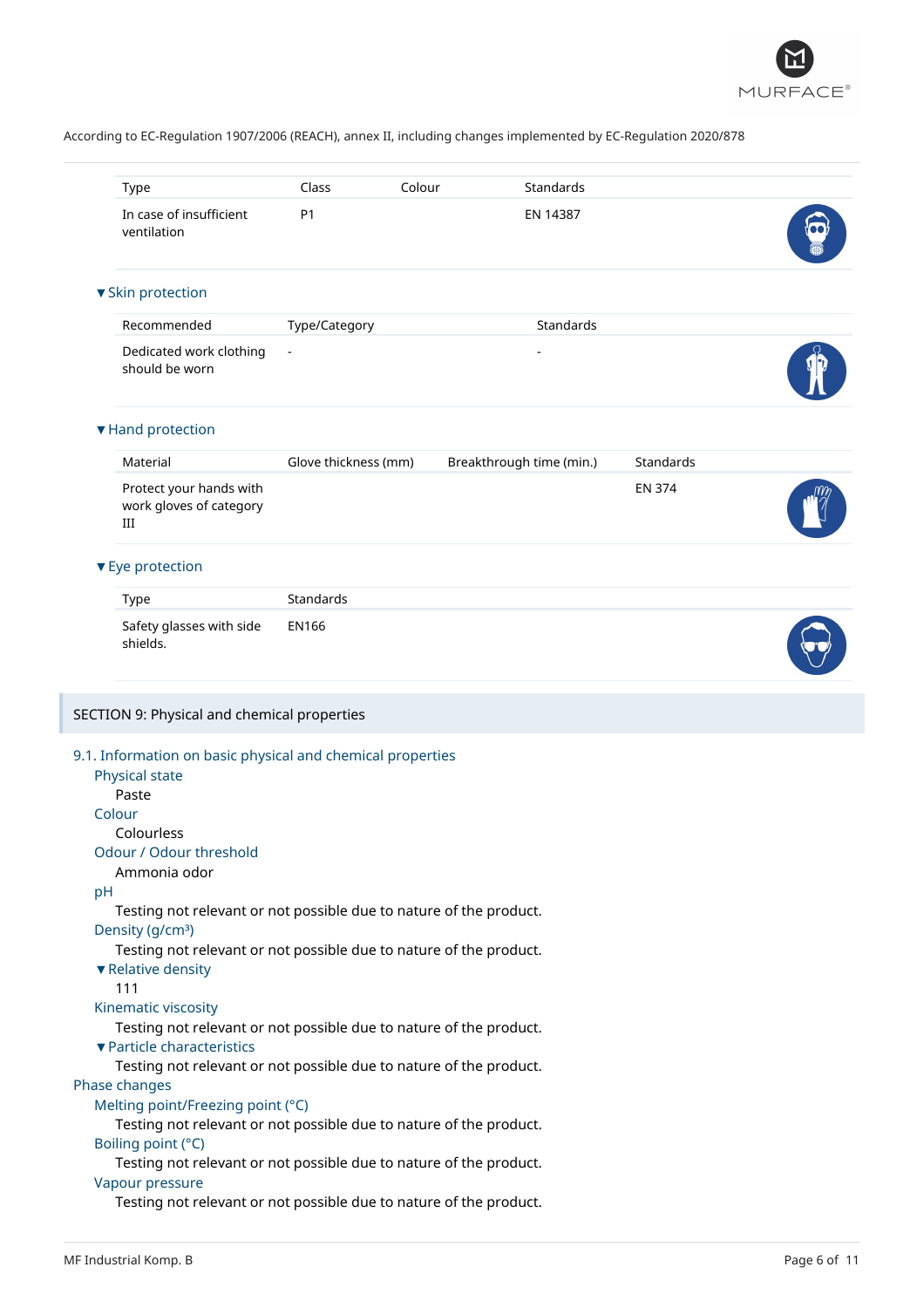![](_page_6_Picture_0.jpeg)

```
Relative vapour density
      Testing not relevant or not possible due to nature of the product.
   Decomposition temperature (°C)
      Testing not relevant or not possible due to nature of the product.
Data on fire and explosion hazards
   ▼Flash point (°C)
      130 °C
  Ignition (°C)
      Testing not relevant or not possible due to nature of the product.
  Auto flammability (°C)
      Testing not relevant or not possible due to nature of the product.
   Lower and upper explosion limit (% v/v)
      Testing not relevant or not possible due to nature of the product.
Solubility
   Solubility in water
      Testing not relevant or not possible due to nature of the product.
   n-octanol/water coefficient
      Testing not relevant or not possible due to nature of the product.
   Solubility in fat (g/L)
      Testing not relevant or not possible due to nature of the product.
9.2. Other information
  VOC (g/L)
      7,57
   Other physical and chemical parameters
      No data available
SECTION 10: Stability and reactivity
10.1. Reactivity
      No data available
10.2. Chemical stability
      The product is stable under the conditions, noted in section 7 "Handling and storage".
10.3. Possibility of hazardous reactions
      No special
10.4. Conditions to avoid
      No special
```
#### 10.5. Incompatible materials

Strong acids, strong bases, strong oxidizing agents, and strong reducing agents.

### 10.6. Hazardous decomposition products

The product is not degraded when used as specified in section 1.

#### SECTION 11: Toxicological information

### 11.1. Information on hazard classes as defined in Regulation (EC) No 1272/2008 Acute toxicity

| Product/substance | oxirane, mono[(C12-14-alkyloxy)methyl] derivs. |
|-------------------|------------------------------------------------|
| Test method       |                                                |
| Species           | Rat                                            |
| Route of exposure | Dermal                                         |
| Test              | LD50                                           |
| Result            | > 10000 mg/kg                                  |
| Other information |                                                |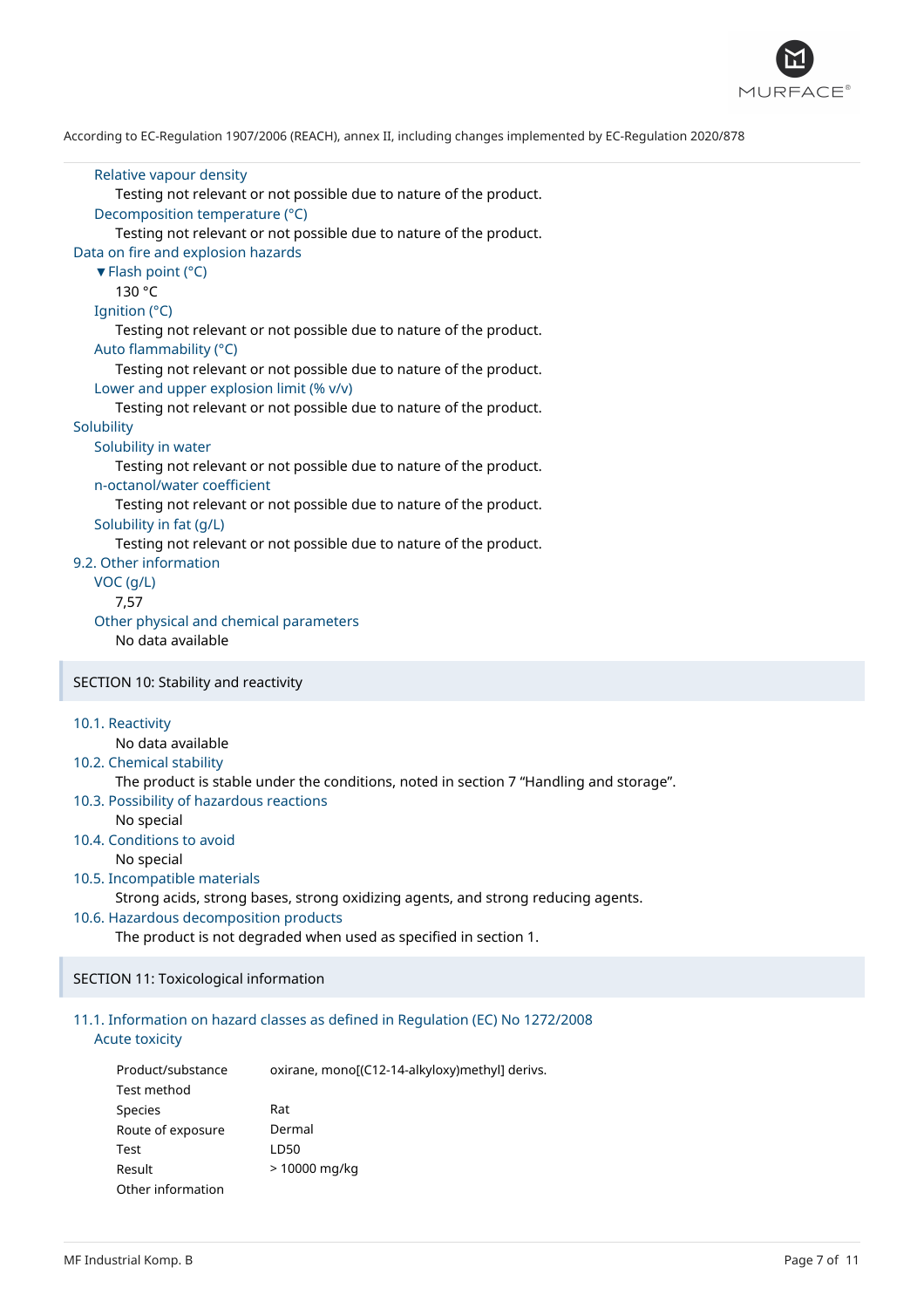![](_page_7_Picture_0.jpeg)

| Skin corrosion/irritation<br>Causes skin irritation.<br>Serious eye damage/irritation<br>Causes serious eye irritation.<br><b>Respiratory sensitisation</b><br>Based on available data, the classification criteria are not met.<br>Skin sensitisation<br>May cause an allergic skin reaction.<br>Germ cell mutagenicity<br>Based on available data, the classification criteria are not met.<br>Carcinogenicity<br>Based on available data, the classification criteria are not met.<br>Reproductive toxicity<br>Based on available data, the classification criteria are not met.<br>STOT-single exposure<br>Based on available data, the classification criteria are not met.<br>STOT-repeated exposure<br>Based on available data, the classification criteria are not met.<br><b>Aspiration hazard</b><br>Based on available data, the classification criteria are not met.<br>11.2. Information on other hazards<br>Long term effects<br>Irritation effects: This product contains substances, which may cause irritation upon exposure to skin, eyes or<br>lungs. Exposure may result in an increased absorption potential of other hazardous substances at the area of<br>exposure.<br><b>Endocrine disrupting properties</b><br>No special<br>Other information<br>No special |
|----------------------------------------------------------------------------------------------------------------------------------------------------------------------------------------------------------------------------------------------------------------------------------------------------------------------------------------------------------------------------------------------------------------------------------------------------------------------------------------------------------------------------------------------------------------------------------------------------------------------------------------------------------------------------------------------------------------------------------------------------------------------------------------------------------------------------------------------------------------------------------------------------------------------------------------------------------------------------------------------------------------------------------------------------------------------------------------------------------------------------------------------------------------------------------------------------------------------------------------------------------------------------------------|
| SECTION 12: Ecological information                                                                                                                                                                                                                                                                                                                                                                                                                                                                                                                                                                                                                                                                                                                                                                                                                                                                                                                                                                                                                                                                                                                                                                                                                                                     |
|                                                                                                                                                                                                                                                                                                                                                                                                                                                                                                                                                                                                                                                                                                                                                                                                                                                                                                                                                                                                                                                                                                                                                                                                                                                                                        |
| 12.1. Toxicity<br>No data available<br>12.2. Persistence and degradability<br>No data available                                                                                                                                                                                                                                                                                                                                                                                                                                                                                                                                                                                                                                                                                                                                                                                                                                                                                                                                                                                                                                                                                                                                                                                        |

# 12.3. Bioaccumulative potential

| Product/substance | reaction product: bisphenol-A-(epichlorhydrin);epoxy resin (number average molecular weight ≤<br>700) |
|-------------------|-------------------------------------------------------------------------------------------------------|
| Test method       |                                                                                                       |
| Potential         | No data available                                                                                     |
| bioaccumulation   |                                                                                                       |
| LogPow            | >2.918                                                                                                |
| <b>BCF</b>        | 31                                                                                                    |
| Other information |                                                                                                       |

#### 12.4. Mobility in soil

reaction product: bisphenol-A-(epichlorhydrin);epoxy resin (number average molecular weight ≤ 700) LogKoc = 2.65, Moderate mobility potential.

### 12.5. Results of PBT and vPvB assessment

This mixture/product does not contain any substances considered to meet the criteria classifying them as PBT and/or vPvB.

### 12.6. Endocrine disrupting properties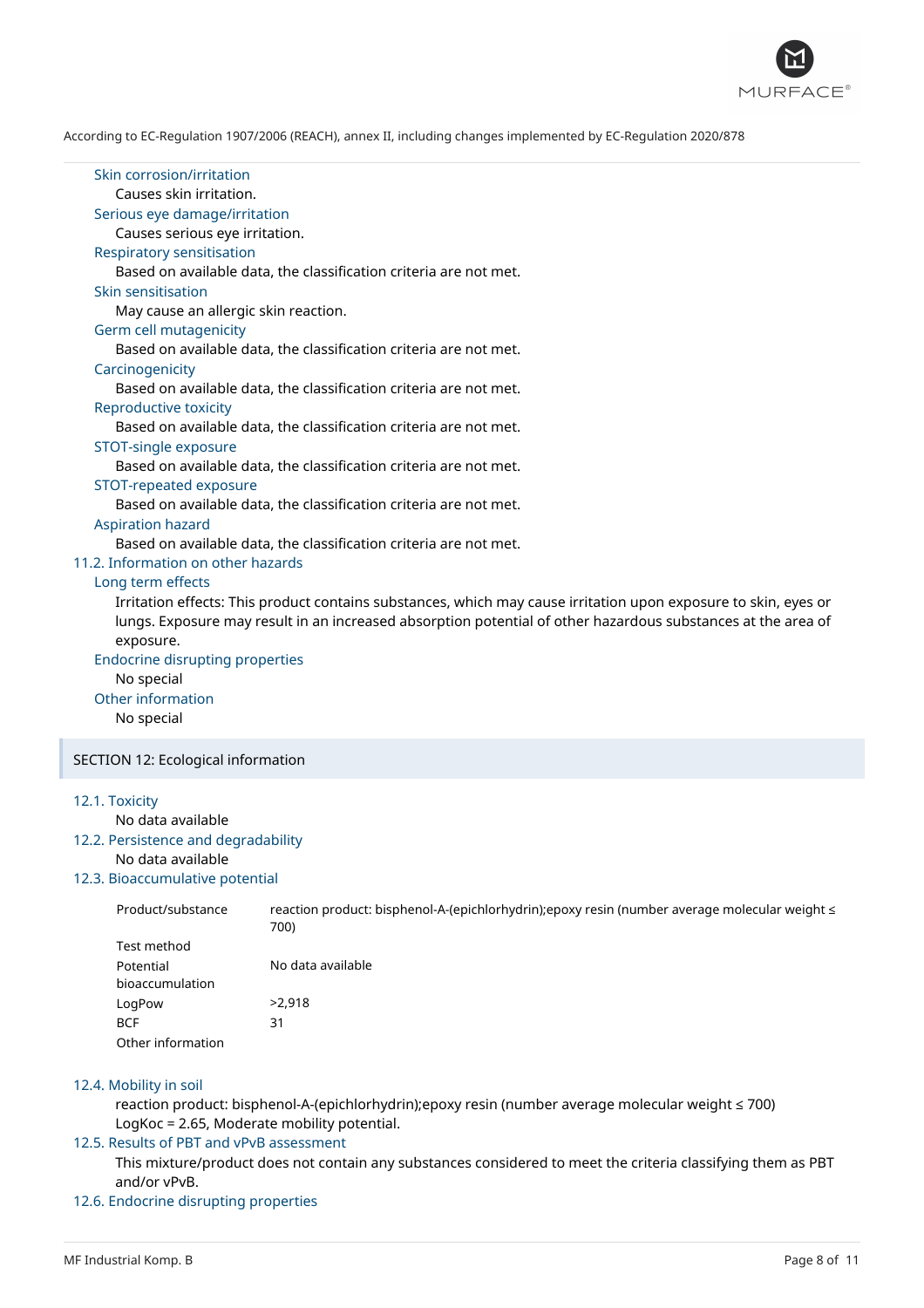![](_page_8_Picture_0.jpeg)

No special

### 12.7. Other adverse effects

This product contains substances that are toxic to the environment. May result in adverse effects to aquatic organisms.

This product contains substances, which may cause adverse long-term effects to the aquatic environment.

#### SECTION 13: Disposal considerations

#### 13.1. Waste treatment methods

Product is covered by the regulations on hazardous waste. HP 4 - Irritant (skin irritation and eye damage)

- HP 13 Sensitising
- HP 14 Ecotoxic
- 

Dispose of contents/container to an approved waste disposal plant.

Regulation (EU) No 1357/2014 of 18 December 2014 on waste.

# EWC code

Not applicable

# Specific labelling

Not applicable

#### Contaminated packing

Packaging containing residues of the product must be disposed of similarly to the product.

### SECTION 14: Transport information

### 14.1. - 14.4.

This product is within scope of the regulations of transport of dangerous goods. These substances when carried in single or combination packaging's containing a net quantity per single or inner packaging of 5 L or less for liquids or having a net mass per single or inner packaging of 5 kg or less for solids, are not subject to any other provisions of ADR/IMDG/IATA provided the packaging's meet the general provisions of 4.1.1.1, 4.1.1.2, 4.1.1.4 - 4.1.1.8 (ADR, IMDG) / 5.0.2.4.1, 5.0.2.6.1.1, 5.0.2.8 (IATA)

### ADR/RID

IMDG

| number | UN- or ID UN proper shipping name                      | Labels | Packing group | Tunnel restriction<br>code |
|--------|--------------------------------------------------------|--------|---------------|----------------------------|
| 3082   | ENVIRONMENTALLY HAZARDOUS<br>SUBSTANCE, LIQUID, N.O.S. |        | Ш             | $3(-)$                     |
|        |                                                        |        |               |                            |

#### UN- or ID number UN proper shipping name Labels Packing group EmS 3082 ENVIRONMENTALLY HAZARDOUS SUBSTANCE, LIQUID, N.O.S. Marine pollutant ( bisphenol- A-Epoxidharz) 9 III F-A, S-F

### MARINE POLLUTANT

# Yes

# IATA

| number | UN- or ID UN proper shipping name                      | Labels | Packing group |
|--------|--------------------------------------------------------|--------|---------------|
| 3082   | ENVIRONMENTALLY HAZARDOUS<br>SUBSTANCE, LIQUID, N.O.S. | a      | Ш             |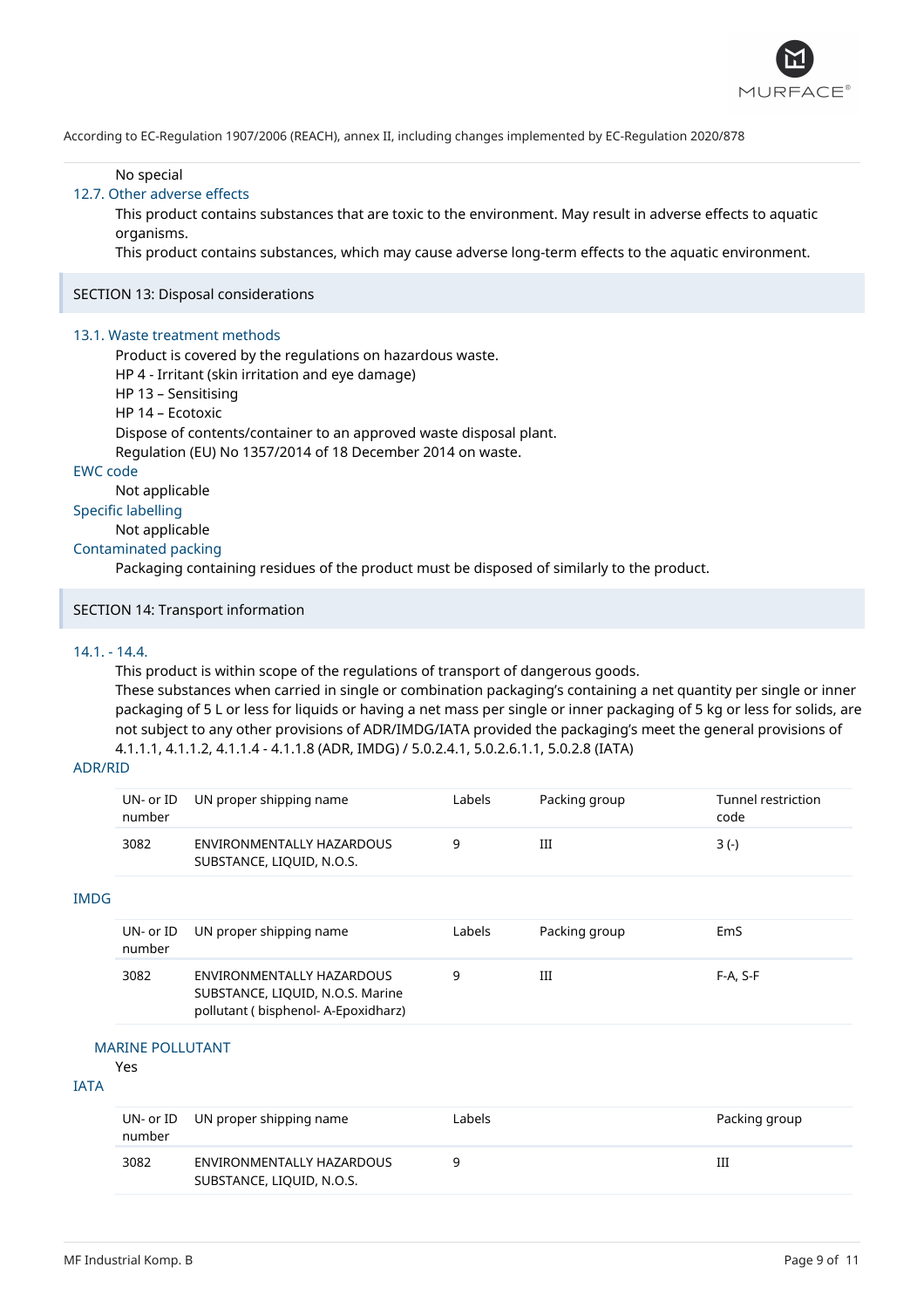![](_page_9_Picture_0.jpeg)

#### 14.5. Environmental hazards

This product contains substances, which may cause adverse long-term effects to the aquatic environment.

- 14.6. Special precautions for user
- Not applicable
- 14.7. Maritime transport in bulk according to IMO instruments
	- No data available

SECTION 15: Regulatory information

### 15.1. Safety, health and environmental regulations/legislation specific for the substance or mixture

#### Restrictions for application

Restricted to professional users.

People under the age of 18 shall not be exposed to this product.

Demands for specific education

Use of this product requires dedicated training in work with polyurethane and epoxy products.

### SEVESO - Categories / dangerous substances

E2 - ENVIRONMENTAL HAZARDS, Qualifying quantity (lower-tier): 200 tonnes / (upper-tier): 500 tonnes

#### Additional information

Not applicable

#### Sources

The Management of Health and Safety at Work Regulations 1999

Control of Major Accident Hazards (COMAH) Regulations 2015.

2005 No. 2773 ENVIRONMENTAL PROTECTION: The Volatile Organic Compounds in Paints, Varnishes and Vehicle Refinishing Products Regulations 2005.

Regulation (EU) No 1357/2014 of 18 December 2014 on waste.

CLP Regulation (EC) No 1272/2008, as retained and amended in UK law.

EC-Regulation 1907/2006 (REACH), as amended by UK REACH Regulations SI 2019/758

### 15.2. Chemical safety assessment

No

SECTION 16: Other information

### Full text of H-phrases as mentioned in section 3

- H315, Causes skin irritation.
- H317, May cause an allergic skin reaction.
- H319, Causes serious eye irritation.

H411, Toxic to aquatic life with long lasting effects.

#### Abbreviations and acronyms

ADN = European Provisions concerning the International Carriage of Dangerous Goods by Inland Waterway

ADR = The European Agreement concerning the International Carriage of Dangerous Goods by Road

- ATE = Acute Toxicity Estimate
- BCF = Bioconcentration Factor
- CAS = Chemical Abstracts Service

CE = Conformité Européenne

CLP = Classification, Labelling and Packaging Regulation [Regulation (EC) No. 1272/2008]

CSA = Chemical Safety Assessment

- CSR = Chemical Safety Report
- DMEL = Derived Minimal Effect Level
- DNEL = Derived No Effect Level
- EINECS = European Inventory of Existing Commercial chemical Substances
- ES = Exposure Scenario

EUH statement = CLP-specific Hazard statement

EWC = European Waste Catalogue